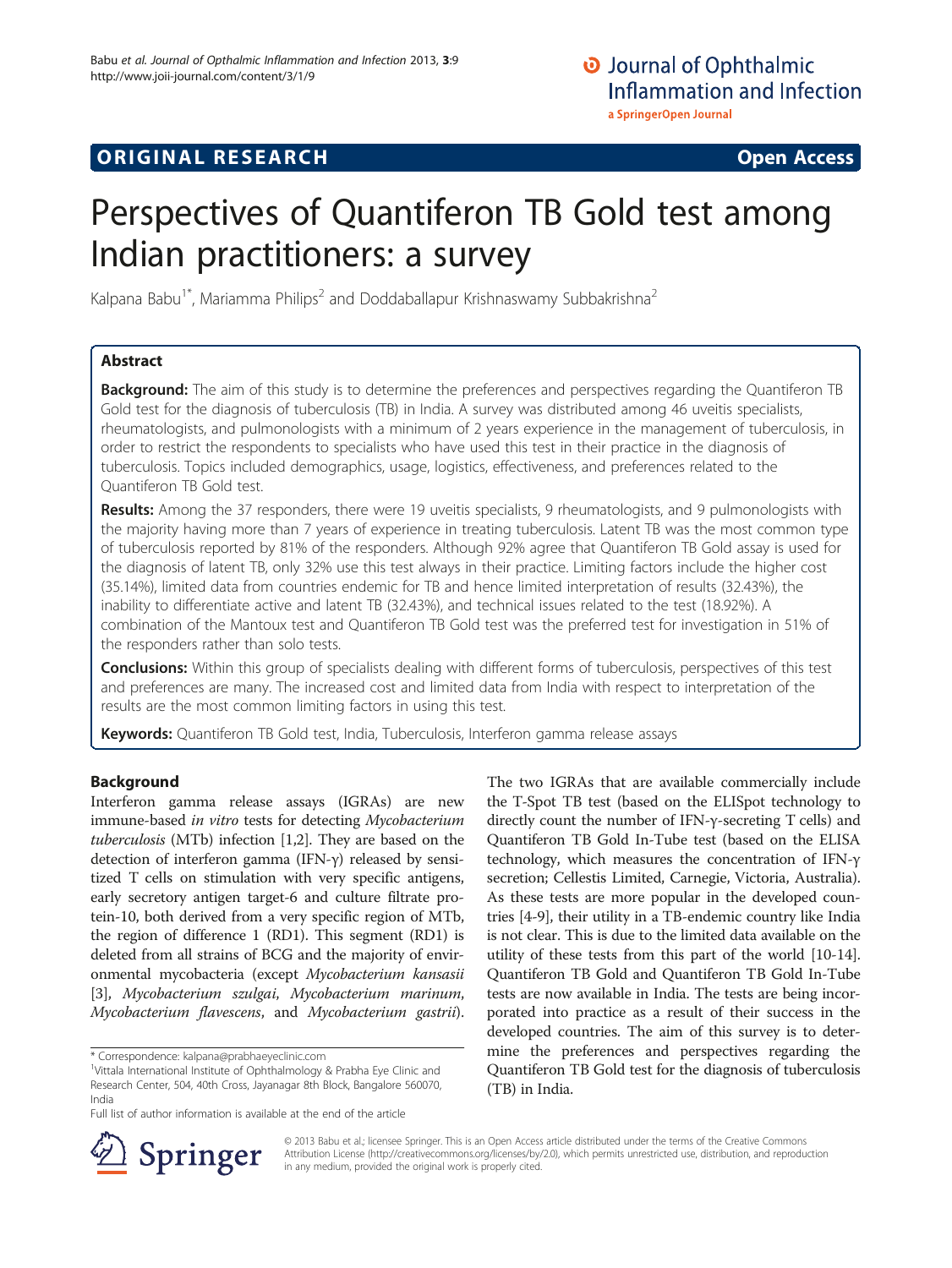#### Results

#### Type of tuberculosis seen

Active TB was most frequently seen by pulmonologists (100%) and rarely by ophthalmologists (73.7%) and rheumatologists (89.8%). Latent TB was most frequently seen by ophthalmologists (94.7%) and rheumatologists (77.8%). This was clinically significant with a  $p$  value of 0.001 (Pearson chi-square test).

## Usage of this test

Although 92% agree that Quantiferon TB Gold assay is used for the diagnosis of latent TB, only 59% of respondents use this test routinely in their practice. This is slightly less than 62%, who use Mantoux test routinely in their practice. Ophthalmologists and rheumatologists use this test more often than pulmonologists ( $p = 0.024$ ). Mantoux test is done routinely on all patients with suspected tuberculosis by ophthalmologists and rheumatologists in contrast to pulmonologists ( $p = 0.001$ ). A Mantoux test is 'always' performed prior to starting immunosuppressants by 51% of respondents. This is in contrast to only 38% who always perform Quantiferon TB Gold test prior to starting immunosuppressants. Forty-six percent rarely treat a patient of suspected TB on the basis of a positive Mantoux test alone. This is similar to 43% who rarely treat a patient with suspected TB on the basis of a positive Quantiferon TB Gold test. Fifty percent of ophthalmologists and rheumatologists sometimes treat a patient with suspected tuberculosis on the basis of Quantiferon TB Gold test alone in comparison to 11.1% of pulmonologists ( $p = 0.049$ ). Sixty-two percent of the respondents rated their experience with Quantiferon TB Gold test for suspected TB in India non-comparable with the results projected by the developed world. The preferred test for investigation in suspected tuberculosis is a combination of Mantoux test and Quantiferon TB Gold test in 51% of the responders in contrast to solo tests.

#### Technical and logistic issues pertaining to the test

The test was not available in their own center in 81% of the respondents and had to be referred to a local laboratory in their own city (70%) or a laboratory outside the city (24%). The remaining (5%) was not sure where the sample is sent. In 65%, the cost of this test was equal to or more than Rs. 2,000/− (i.e., around \$50). When asked regarding the frequency of 'indeterminate' results (always, sometimes, or never), the majority (76%) voted for 'sometimes.' When asked, 'In what categories did they see an indeterminate result,' the most common answer (86%) was 'not sure'.

#### Limitations of the test

The most common limitation of this test was the increased cost of the test (35.14%). Of the responders, 35.14% felt there was lack of enough data available from countries like India, which is endemic for TB, and hence the interpretation of the result was difficult; 18.92% felt that the test could not differentiate between active and latent TB infection; 18.92% felt technical errors while transportation or storage, poor quality control in different laboratories, and non-availability of the test in many areas were limitations of the test; 13.51% felt the test is mainly for latent TB and not active TB; 8.1% felt this test was no different from Mantoux test; 2.7% felt that this test cannot be used for monitoring treatment; and 2.7% felt that it is difficult to predict who will progress to active TB.

Results of the survey questionnaire in the three groups of responders are compiled in Table [1](#page-2-0).

#### **Discussion**

From this study, it is quite possible that there is a difference in the perception of Quantiferon TB Gold test by ophthalmologists, rheumatologists, and pulmonologists. This is probably due to the fact that ophthalmologists and rheumatologists see more of latent TB in their practice and depend on indirect evidences like Mantoux test and Quantiferon TB Gold test for a diagnosis, while the pulmonologists see active TB more often and depend on direct evidences like biopsy or culture for a diagnosis of TB and hence rarely use Mantoux test and Quantiferon TB Gold test in their practices.

Regarding the availability, this test is available in major cities in India. Both the second generation (Quantiferon TB Gold) and the third generation (Quantiferon TB Gold In-Tube) are available in India. Respondents who were using the second-generation test could have shifted over to the third generation in the course of time. As many of the respondents were not sure regarding the generation of the test used, this survey could not reveal the test used. This may have altered the overall perception of this test to a small extent. We do understand that the indeterminate results and false positives are lesser in the third-generation tests. However, this survey can be used as a platform to plan prospective studies in future.

High cost is a key issue. This is one of the most important limiting factors in a developing country like India. Thus, it is not feasible for individual laboratories to do this test unlike the more cost-effective Mantoux test. As a result, blood samples need to be transported to the laboratories. Quality control becomes an important factor for accurate results.

From the survey results, it is noted that less than 50% of the respondents base their treatment on the basis of a positive Mantoux test or positive Quantiferon TB Gold test alone as of now. This is probably due to the high prevalence of latent infection in an endemic country like ours. Unlike the developed world, we do not have enough evidence regarding the interpretation of this test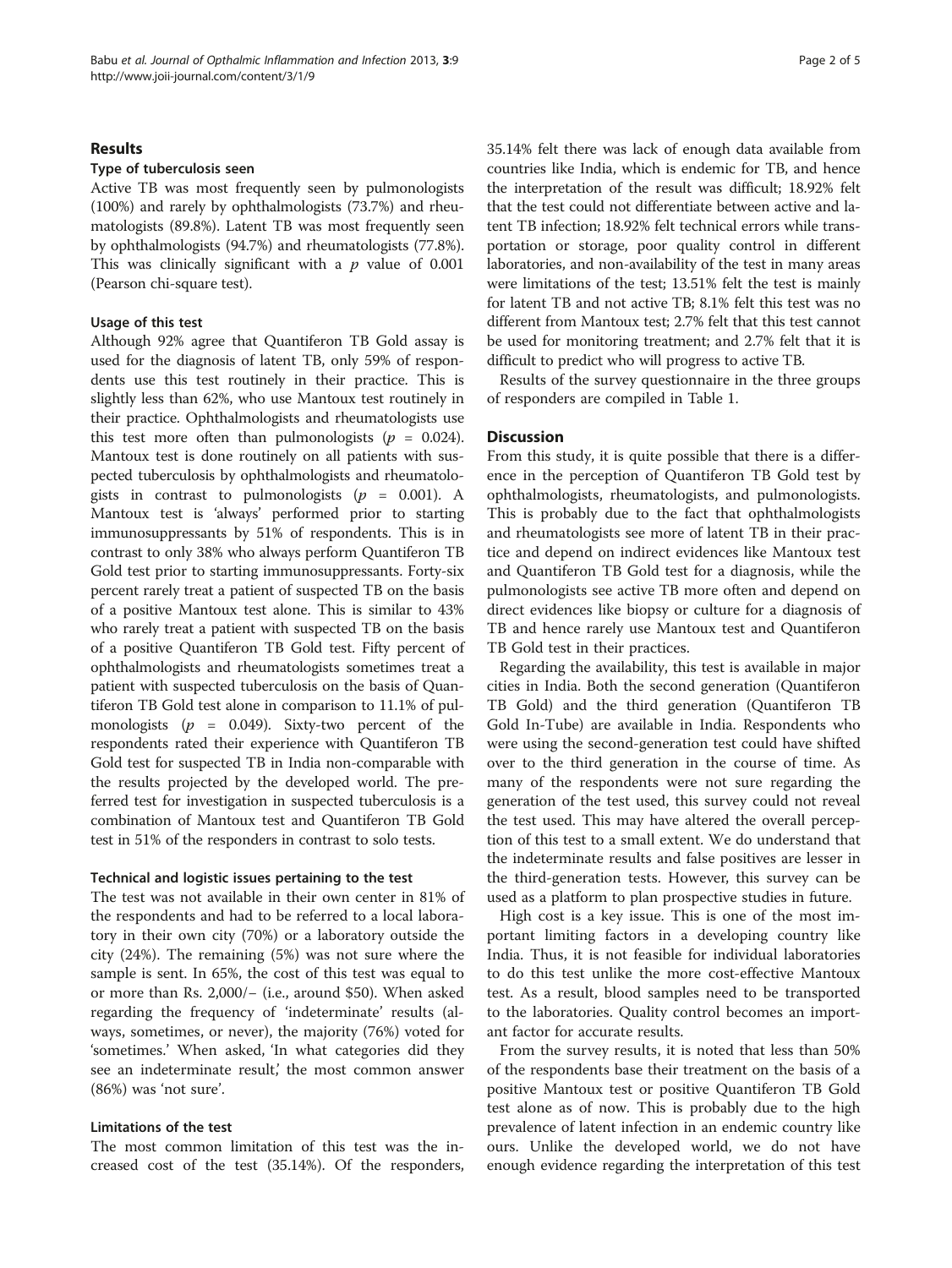<span id="page-2-0"></span>Table 1 Responses to the survey questions in the three groups

|                 | Question                                                                                                               | Answer                                 | Ophthalmology<br>N(% | Pulmonology<br>N(% | Rheumatology<br>N(%) | <b>Total</b><br>N(% | Pearson<br>chi-square test |
|-----------------|------------------------------------------------------------------------------------------------------------------------|----------------------------------------|----------------------|--------------------|----------------------|---------------------|----------------------------|
| $\mathbf{1}$    | Do you see active TB                                                                                                   | Frequently                             | 5(26.3)              | 9(100)             | 1(11.1)              | 15 (40.5)           | 0.001                      |
|                 | routinely in your practice                                                                                             | Rarely                                 | 14 (73.7)            | $\Omega$           | 8 (88.9)             | 22 (59.5)           |                            |
| $\overline{2}$  | Do you see latent TB                                                                                                   | Frequently                             | 18 (94.7)            | 5(55.6)            | 7(77.8)              | 30 (81.1)           |                            |
|                 | routinely in your practice                                                                                             | Rarely                                 | 1(5.3)               | 4(44.4)            | 2(22.2)              | 7(18.9)             |                            |
| 3               | Does your center do the<br>Quantiferon TB Gold test in<br>your own laboratory                                          | <b>No</b>                              | 14(73.7)             | 9(100)             | 7(77.8)              | 30 (81.1)           |                            |
|                 |                                                                                                                        | Yes                                    | 5(26.3)              | 0(0)               | 2(22.2)              | 7(18.9)             |                            |
| $\overline{4}$  | If your center does not do<br>this test, is the test readily<br>accessible to you                                      | <b>No</b>                              | 0(0)                 | 0(0)               | 2(22.2)              | 2(5.4)              |                            |
|                 |                                                                                                                        | Yes                                    | 19 (100)             | 9(100)             | 7(77.8)              | 35 (94.6)           |                            |
| 5               | Do you send the blood<br>sample for this test to a<br>laboratory outside your city                                     | No                                     | 13 (68.4)            | 7(77.8)            | 6(66.7)              | 26 (70.3)           |                            |
|                 |                                                                                                                        | Not sure                               | 1(5.3)               | 0(0)               | 1(11.1)              | 2(5.4)              |                            |
|                 |                                                                                                                        | Yes                                    | 5(26.3)              | 2(22.2)            | 2(22.2)              | 9(24.3)             |                            |
| 6               | What is the approximate cost<br>of the test to your patient                                                            | Above Rs. 2,000/-                      | 12 (63.2)            | 6(66.7)            | 6(66.7)              | 24 (64.9)           |                            |
|                 |                                                                                                                        | Below Rs. 1,000/-                      | 0(0)                 | 1(11.1)            | 0(0)                 | 1(2.7)              |                            |
|                 |                                                                                                                        | Between Rs. 1,000/-<br>and Rs. 2,000/- | 7(36.8)              | 2(22.2)            | 3(33.3)              | 12 (32.4)           |                            |
| $7\overline{ }$ | Do you do a Mantoux test<br>routinely on all patients with<br>suspected TB                                             | Always                                 | 19 (100)             | 1(11.1)            | 3(33.3)              | 23 (62.2)           | 0.001                      |
|                 |                                                                                                                        | Sometimes                              | 0(0)                 | 8 (88.9)           | 6(66.7)              | 14 (37.8)           |                            |
|                 |                                                                                                                        | Never                                  | 0(0)                 | 0(0)               | 0(0)                 | 0(0)                |                            |
| 8               | Do you consider Mantoux<br>test a criterion for starting<br>a patient on ATT in<br>suspected TB                        | Always                                 | 7(36.8)              | 0(0)               | 1(11.1)              | 8(21.6)             |                            |
|                 |                                                                                                                        | Never                                  | 2(10.5)              | 2(22.2)            | 3(33.3)              | 7(18.9)             |                            |
|                 |                                                                                                                        | Sometimes                              | 10(52.6)             | 7(77.8)            | 5(55.6)              | 22 (59.5)           |                            |
| 9               | Do you use Quantiferon TB<br>Gold test in your practice                                                                | Never                                  | 1(5.3)               | 2(22.2)            | 0(0)                 | 3(8.1)              |                            |
|                 |                                                                                                                        | Routinely                              | 8(42.1)              | 0(0)               | 4(44.4)              | 12 (32.4)           |                            |
|                 |                                                                                                                        | Sometimes                              | 10(52.6)             | 7(77.8)            | 5(55.6)              | 22 (59.5)           |                            |
| 10              | How often do you get<br>indeterminate as a result in<br>the Quantiferon TB Gold test                                   | Always                                 | 1(5.3)               | 0(0)               | 0(0)                 | 1(2.7)              |                            |
|                 |                                                                                                                        | Never                                  | 5(26.3)              | 3(33.3)            | 0(0)                 | 8 (21.6)            |                            |
|                 |                                                                                                                        | Sometimes                              | 13 (68.4)            | 6(66.7)            | 9(100)               | 28 (75.7)           |                            |
| 11              | In what categories do you<br>see indeterminate result in<br>the Quantiferon TB Gold test<br>(can tick >1 option)       | Age $<$ 18 years                       | 1(5.3)               | 1(11.1)            | 0(0)                 | 2(5.4)              |                            |
|                 |                                                                                                                        | Age $> 60$ years                       | 0(0)                 | 0(0)               | 1(11.1)              | 1(2.7)              |                            |
|                 |                                                                                                                        | Between ages<br>18 to 60 years         | 3(15.8)              | 0(0)               | 0(0)                 | 3(8.1)              |                            |
|                 |                                                                                                                        | Not sure                               | 15 (78.9)            | 8 (88.9)           | 8 (88.9)             | 31 (83.8)           |                            |
| 11              | Do you perform Mantoux<br>test routinely in all patients<br>prior to starting<br>immunosuppressants<br>(not biologics) | Always                                 | 17 (89.5)            | 2 (22.2)           | 0(0)                 | 19 (51.4)           |                            |
|                 |                                                                                                                        | Never                                  | 2(10.5)              | 3(33.3)            | 5(55.6)              | 10(27)              |                            |
|                 |                                                                                                                        | Sometimes                              | 0(0)                 | 4(44.4)            | 4 (44.4)             | 8(21.6)             |                            |
| 12              | Do you perform Quantiferon                                                                                             | Always                                 | 3(15.8)              | 0(0)               | 0(0)                 | 3(8.1)              |                            |
|                 | TB Gold test routinely in all                                                                                          | Never                                  | 6(31.6)              | 6(66.7)            | 5(55.6)              | 17 (45.9)           |                            |
|                 | patients prior to starting<br>immunosuppressants<br>(not biologics)                                                    | Sometimes                              | 10(52.6)             | 3(33.3)            | 4 (44.4)             | 17 (45.9)           |                            |
| 13              | Your preferred investigation<br>in suspected TB in your<br>subset of patients                                          | Both                                   | 15 (78.9)            | 2(22.2)            | 2(22.2)              | 19 (51.4)           |                            |
|                 |                                                                                                                        | Mantoux test                           | 3(15.8)              | 3(33.3)            | 3(33.3)              | 9(24.3)             |                            |
|                 |                                                                                                                        | None                                   | 1(5.3)               | 3(33.3)            | 2(22.2)              | 6(16.2)             |                            |
|                 |                                                                                                                        | Quantiferon TB<br>Gold test            | 0(0)                 | 1(11.1)            | 2(22.2)              | 3(8.1)              |                            |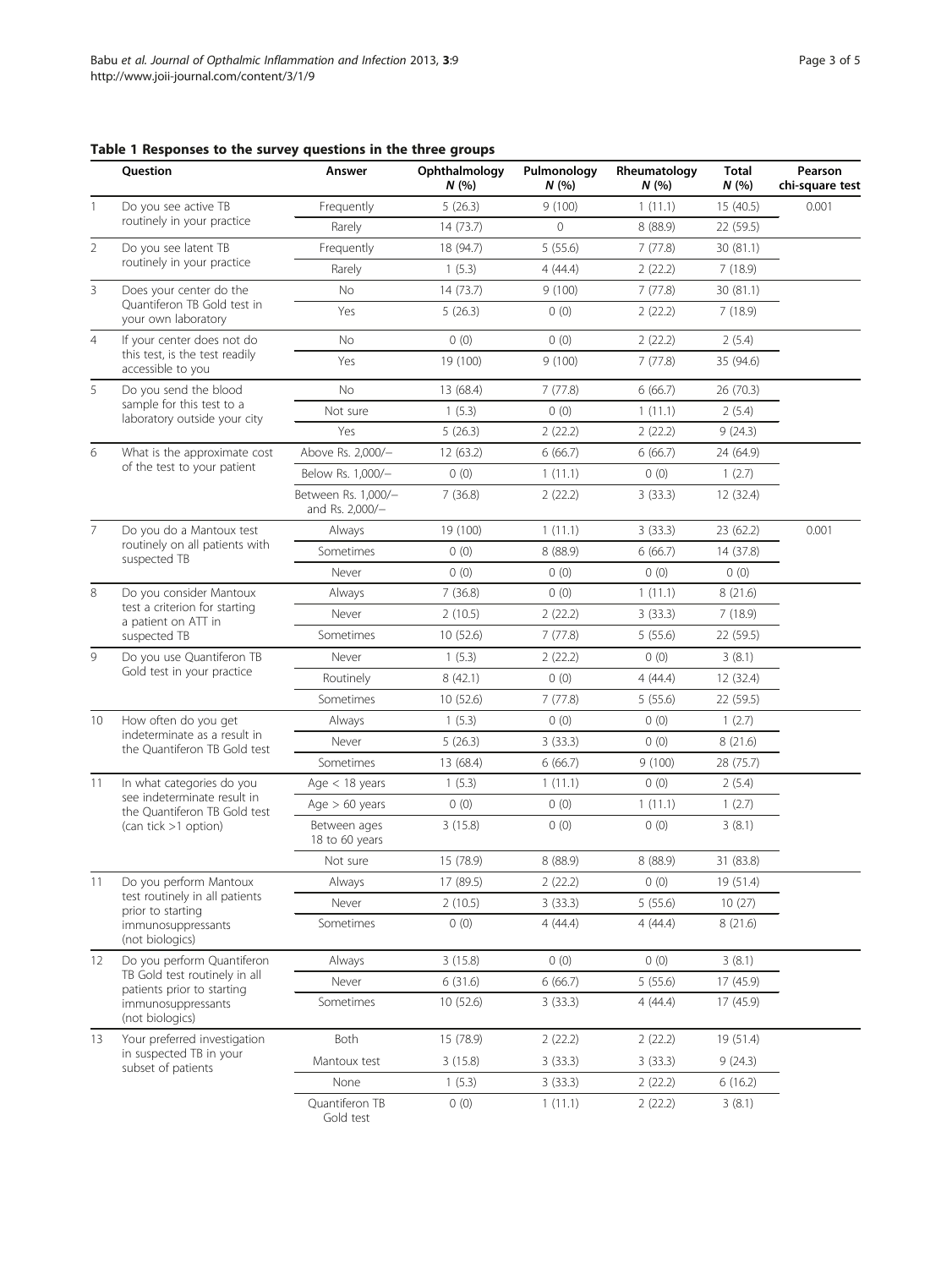| 14 | Do you treat a patient with<br>suspected TB on the basis of<br>a positive Quantiferon TB<br>Gold test alone                                                            | Frequently     | 3(15.8)  | 1(11.1) | 2(22.2) | 6(16.2)   |       |  |  |
|----|------------------------------------------------------------------------------------------------------------------------------------------------------------------------|----------------|----------|---------|---------|-----------|-------|--|--|
|    |                                                                                                                                                                        | Rarely         | 7(36.8)  | 7(77.8) | 2(22.2) | 16 (43.2) |       |  |  |
|    |                                                                                                                                                                        | Sometimes      | 9(47.4)  | 1(11.1) | 5(55.6) | 15 (40.5) |       |  |  |
| 15 | Do you treat a patient with<br>suspected TB on the basis of<br>a positive Mantoux test alone                                                                           | Frequently     | 7(36.8)  | 0(0)    | 1(11.1) | 8(21.6)   |       |  |  |
|    |                                                                                                                                                                        | Rarely         | 5(26.3)  | 8(88.9) | 4(44.4) | 17 (45.9) |       |  |  |
|    |                                                                                                                                                                        | Sometimes      | 7(36.8)  | 1(11.1) | 4(44.4) | 12 (32.4) |       |  |  |
| 16 | In your experience, how do<br>you rate the results of<br>Ouantiferon TB Gold test for<br>suspected TB in India with<br>the results projected by the<br>developed world | Comparable     | 10(52.6) | 2(22.2) | 2(22.2) | 14 (37.8) | 0.163 |  |  |
|    |                                                                                                                                                                        | Non-comparable | 9(47.4)  | 7(77.8) | 7(77.8) | 23(62.2)  |       |  |  |
|    | In your opinion, the limitation with Quantiferon TB Gold test is                                                                                                       |                |          |         |         |           |       |  |  |

Table 1 Responses to the survey questions in the three groups (Continued)

in TB-endemic areas. As a result, its usefulness over Mantoux test in such a scenario is not very clear. In such situations, a combination of Mantoux test and Quantiferon TB Gold test was more preferred than a solo investigation as there is no gold standard for latent tuberculosis.

This survey has many limitations. Firstly, the small sample size raises questions of whether the responses collected reflect actual practice patterns of specialists in the rest of India. This population was chosen despite its small size to elicit responses from only those specialists who have used this test in the management of TB. Secondly, practice patterns regarding Mantoux and Quantiferon TB Gold may differ between individuals and hence are not uniform. This may affect the overall perception of this test to a small extent. Thirdly, this survey did not get any information regarding the generation of test used and the usefulness of this test in children and immunocompromised patients due to HIV. This is due to the limited experience available on the usefulness of this test in this subset of patients. Lastly, as only Quantiferon TB Gold and the In-Tube assays are available in India, it is difficult to get any data regarding the other IGRA test (using the ELISpot technology) from a TB-endemic country like India.

#### Conclusions

From this survey, it is quite possible that there is a difference in the perception of QuantiFeron TB Gold test by ophthalmologists, rheumatologists, and pulmonologists. The increased cost and limited data from India with respect to interpretation of the results are the most common limiting factors in using this test. Even with the above limitations, this survey data can help researchers plan prospective studies regarding the usefulness of this test in TB-endemic areas in the future.

## **Methods** Survey population

Nineteen uveitis specialists all over India, belonging to the Uveitis Society of India, with experience in dealing with patients with tuberculosis and who have used this test since the last 2 years took the survey. Nine pulmonologists and nine rheumatologists with at least 2 years experience in using this test for TB also took the survey. This population was chosen despite its small size to elicit responses from only those specialists who have used this test in the management of TB.

#### Survey

The survey included questions related to the type of tuberculosis seen in their practice, usage of this test in their practice, their preferences for the basis of treatment and technical and logistic issues pertaining to the test, and the limitations of this test. The respondents were asked to rate as 'always, sometimes, or never.' In the section on the type of tuberculosis and the preferences for the basis of treatment, the respondents were asked to rate as 'frequent, sometimes, and rarely.' The survey was sent online (Google) to all the respondents.

## Statistical methods

All of the statistical analysis was done using SPSS software (version 15, Chicago, IL, USA). Both descriptive analysis and independent variables were done using the chi-square test, and all tests were done at 5% level of significance.

#### Competing interests

The authors declare that they have no competing interests.

#### Authors' contributions

KB conceived the study, participated in its design and coordination, and drafted the manuscript. MP and DKS designed the study and performed the statistical analysis. All authors read and approved the final manuscript.